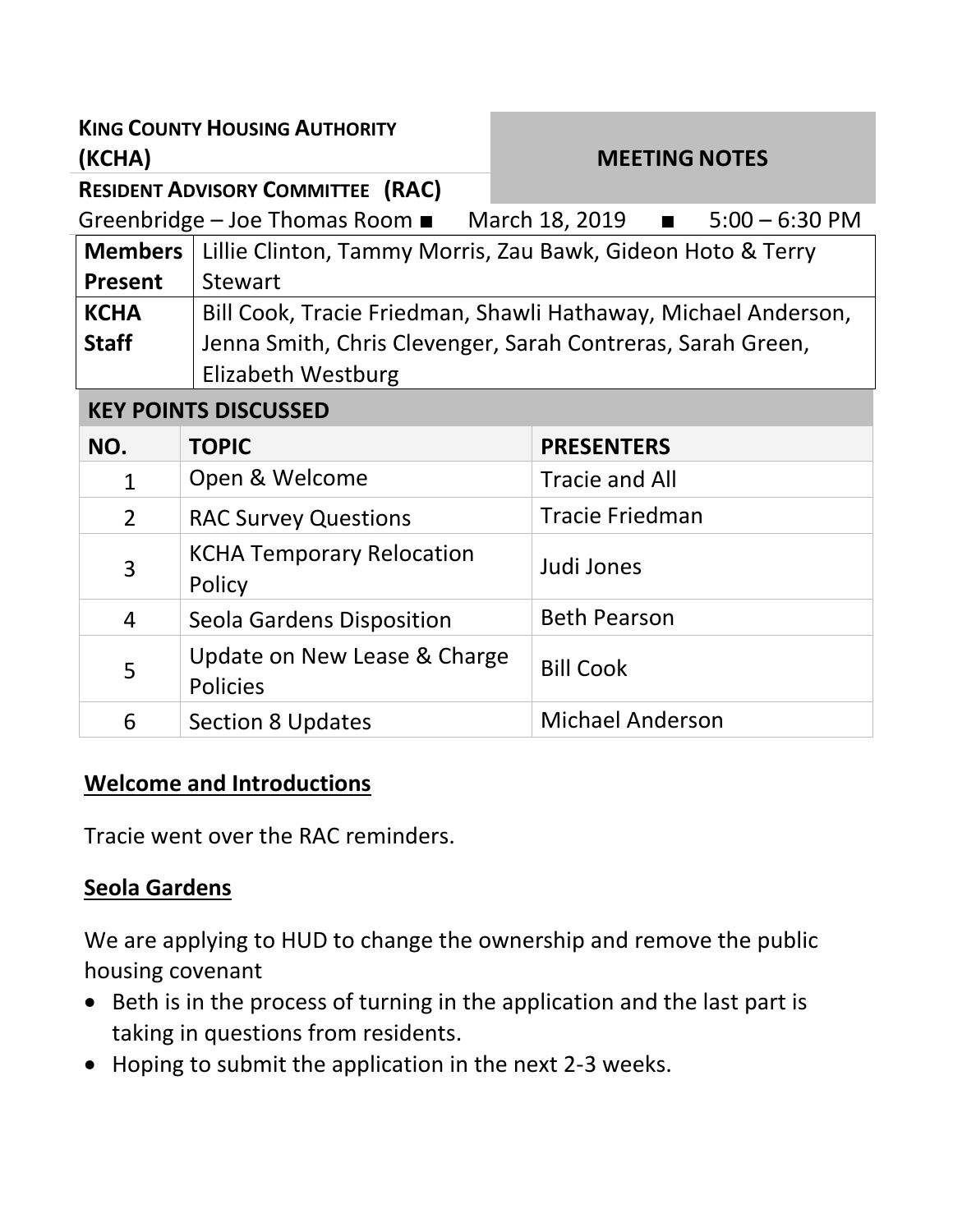We have finished up Seola Gardens project (10 years).

 $\bullet$  We just sold the last home now and we are ready to release the last  $\frac{1}{2}$ acre parcel

Beth opened it up to questions. She provided her contact information

Questions/Comments/Suggestions

- Will there be any changes to the facility or programming?
	- o No changes.
- What about liability with the changes?
	- o We will have the same lease in place.

# **KCHA Temporary Relocation Policy**

Judi Jones went over the temporary relocation policy.

- It provides information such as how much notice we give residents.
- It lists what type of benefits are available to residents when a relocation is needed.
- This gives staff a guideline for providing temporary relocation.

We try to develop a relocation plan that works for that development/project and the residents.

If there are any questions after this meeting, please email Judi Jones at [judij@kcha.org.](mailto:judij@kcha.org)

## EPC Elevator Project

Please spread the word to other residents to request a reasonable accommodation if they will need assistance during the elevator project. We have a service where we can provide help with groceries or walking the pets, etc.

# **Update on New Lease & Charge Policies**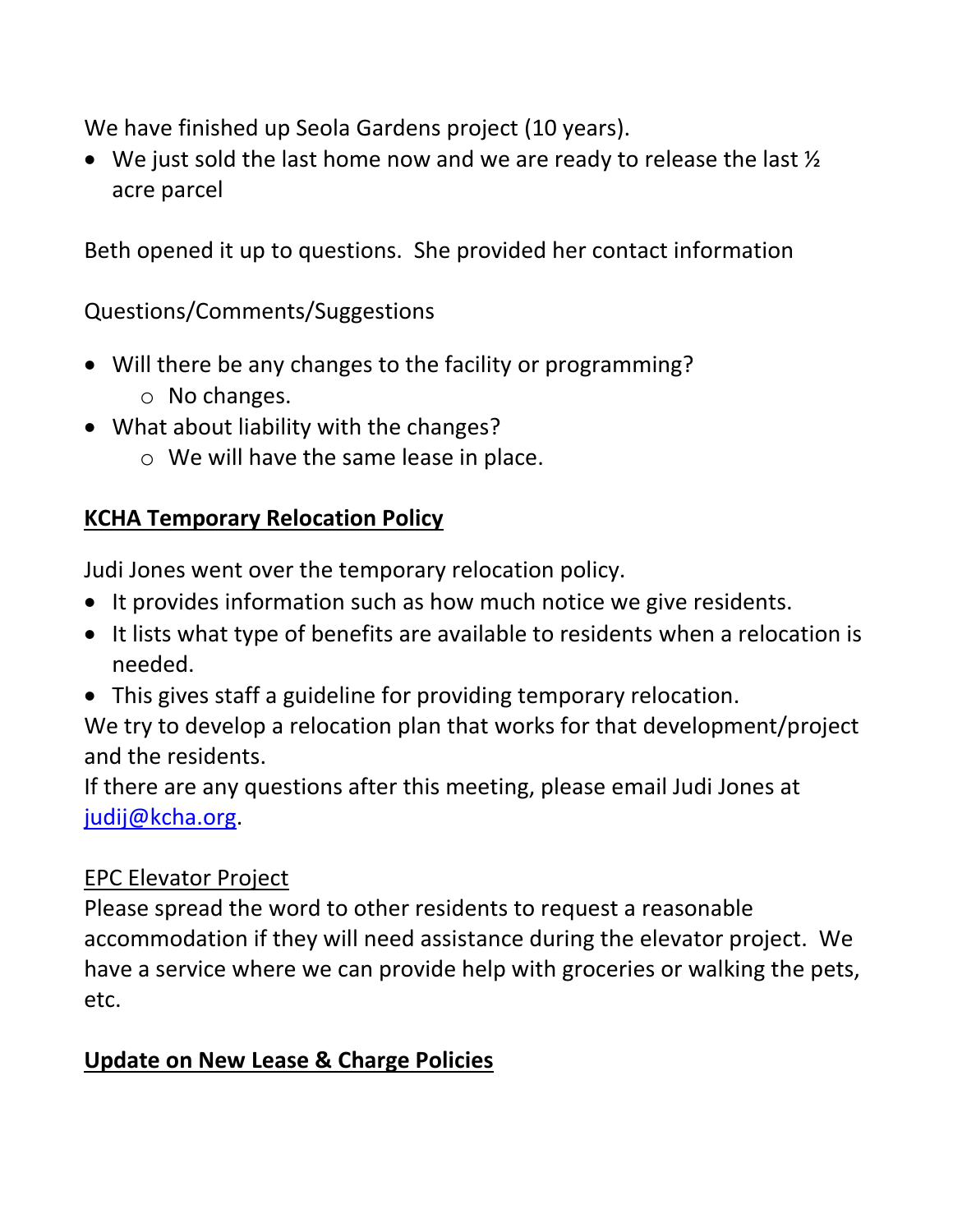### New Lease Policy

Bill provided updates on the new lease policy.

- We have the final draft version of the new policy.
- There will be an advocacy group meeting where we will explain changes to the policy and we want to get their feedback. The meeting will be held at our office on April 11.
- All residents will get mailed a packet and can make comments during the public comment period.
- We hope to get final board of commissioner's approval in June.
- Once it is approved, it will go into effect immediately.

## New Maintenance Charge Policy

Bill passed out a maintenance charge chart – under current policy (left) and new policy (right)

Current policy we charge on the labor.

We are charged a mechanic rate if a mechanic does the work.

New policy charges on the position that would usually do the work.

 We are charged the rate of who should be doing the work, even if a mechanic does the work. We are not charged the mechanic rate.

We are taking the pro-rate out that would calculate the years left on a carpet and will only charge for the section that needs to be replaced.

# Questions/Comments/Suggestions

- *Will we be charged for something like taking gaskets off?*
	- o *You will not be charged for something that is wear and tear. If you moved out and there was damage, there would be a charge for that.*
- *How and when will the new lease be applied to residents?*
	- o *We may just have people sign the new lease when their lease expires.*
- *How do I know when my lease will expire?*
	- o *That information will be on your recertification or update paperwork.*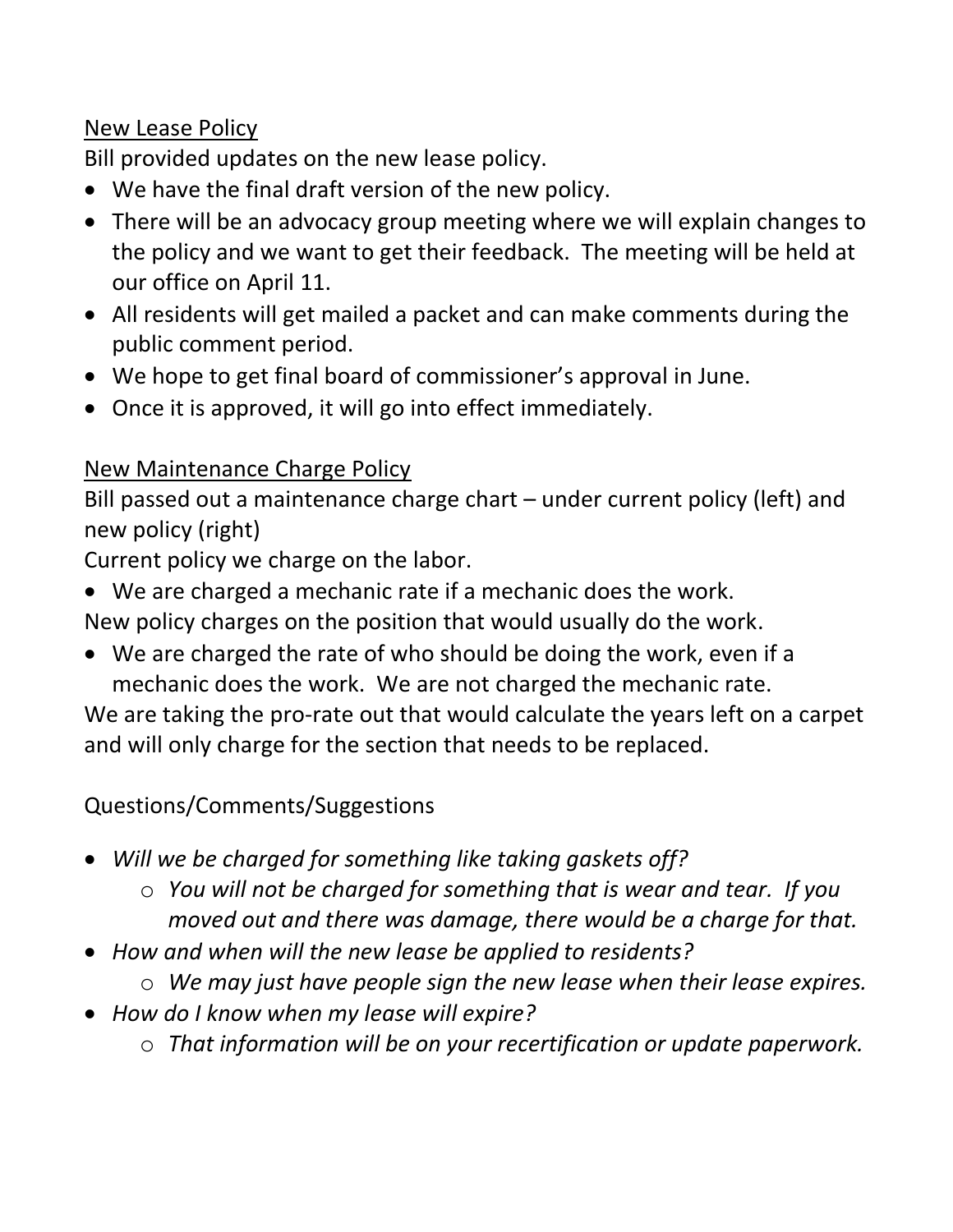- *Has anything changed in the policy about smoking marijuana indoors/outdoors?*
	- o *Smoking is addressed in the lease. If they are smoking within 25 feet of a window or building, let your property manager know. If it is outside of 25 feet, you can call the local law enforcement.*

### **Section 8 Updates**

If anyone is concerned about the government shutdown, please take a look at our website. We post updates there regularly. KCHA employees were never concerned about being laid off or operations halting. Next years budget is well secured.

#### **RAC Survey Questions**

Please feel free to send additional suggestions/comments to Tracie before the end of the month with either your name or you can list yourself as anonymous. Her email address is [tracief@kcha.org.](mailto:tracief@kcha.org)

#### RAC Participation Survey Answers

- 1. Why do you participate in the Resident Advisory Committee?
- Help solve housing crisis
- Input on what you don't understand/agree
- Find out how it works (housing/federal)
- Different perspectives
- Know how system works
- Find more info
- Keep current on info  $\rightarrow$  it's challenging
- Be a part of making a difference
- Help support housing system
- Accurate info (programs, HCV) confirming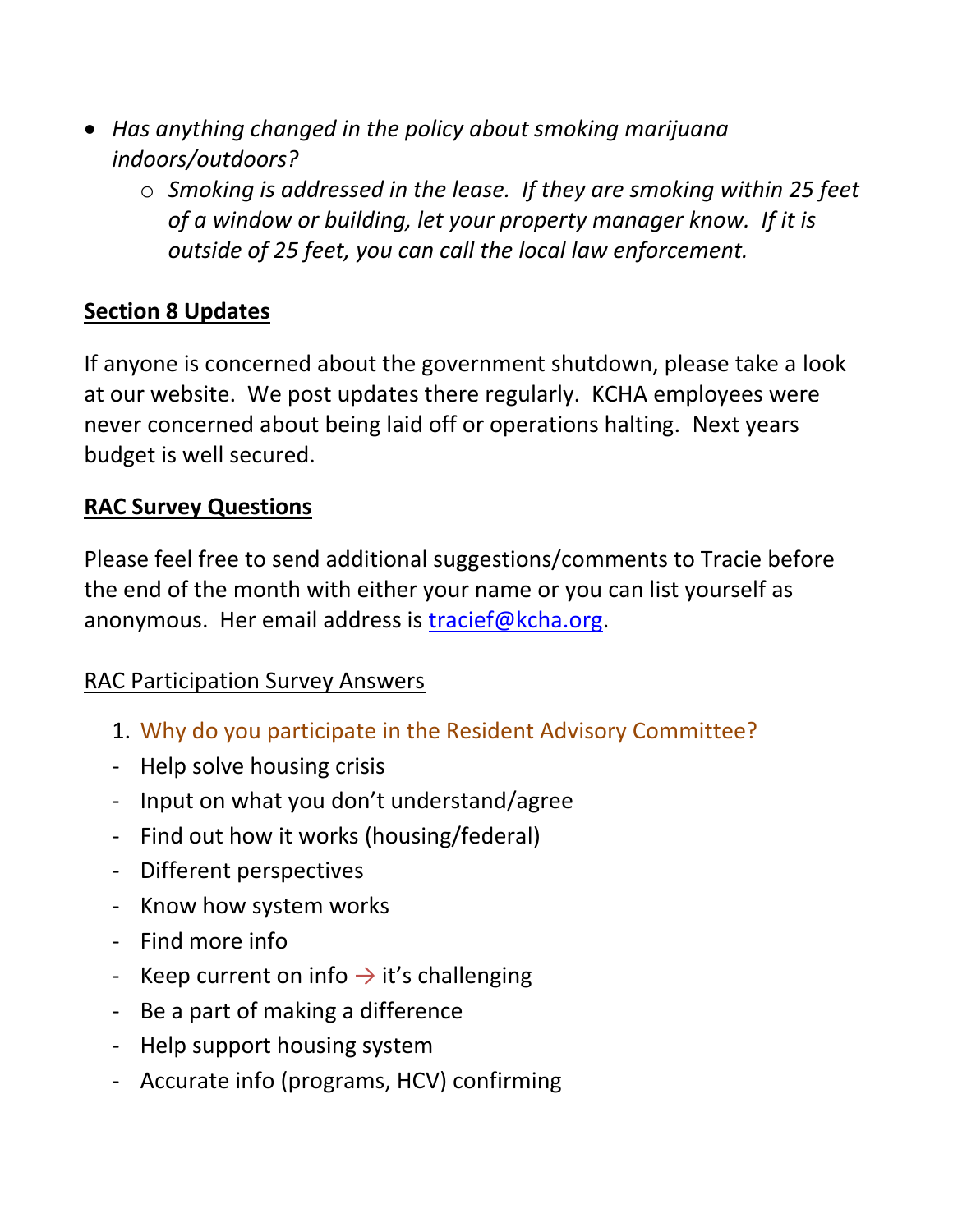- Get current /full info get direct info from staff
- Input in decision making
- Providing ideas to help others
- More accessibility (helping to provide)
- Learn more about KCHA/community/processes
	- $\rightarrow$  resources for community
	- $\rightarrow$  know what housing is doing
- 2. What is the benefit to attending RAC meetings?
- Hear what's going on
- Talk to experts
- Get answers
- Meeting KCHA staff/residents
- Passing on info to others about KCHA & what we learn here/comply/share
- Actively engage in discussion
- Put in beneficial info from POV of residents
- 3. What do you feel is your role with RAC?
- Represent our building
- Can fill people in on what's going on
- Give knowledge back to community
- Being a resource for community
- Asking questions to clarify
- We can add/debate to make things better
- Gather info from community
	- $\rightarrow$  cover items people want brought up
- Stay up to date with changes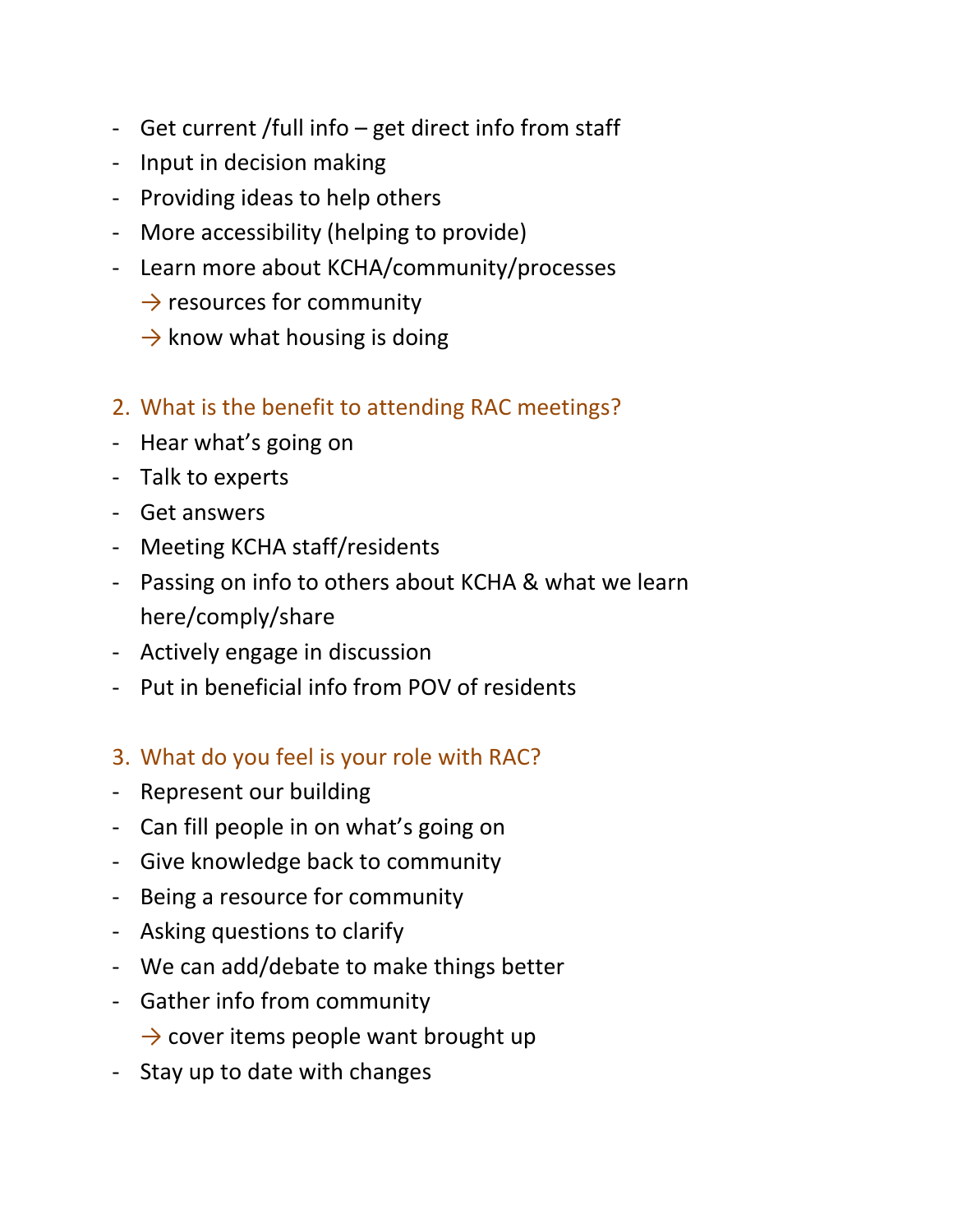$\rightarrow$  new info always

- Learn new info/keep current/new upcoming changes
- Confirm info we've heard
- KCHA app or technology to connect us

 $\rightarrow$  use it

- Don't be scared/no spotlight
- Not a place for all your problems
- RAC participant/not KCHA employee no official paperwork

## 4. Why do you think others should join?

- Should be someone from every building/region
- People need to know about this committee
- Face to face with staff/be present/visible
- Wider range of input
	- $\rightarrow$  from different ethnic groups
	- $\rightarrow$  types of families mixed population sites
- To learn about affordable housing
- Have a sign up sheet available here for new members
- Flyers to put up at properties
- 5. What do you think is missing here?
- We need to talk to residents/talk with other managers to share issues
- Talk to/find out what other HA's do with RAC & talking to each other
- We need something to hand out/brochure about housing/HUD
	- $\rightarrow$  website has up to date info/best resource
	- $\rightarrow$  Google Admin plan
- More material sent out to residents with current resources & educational opportunities